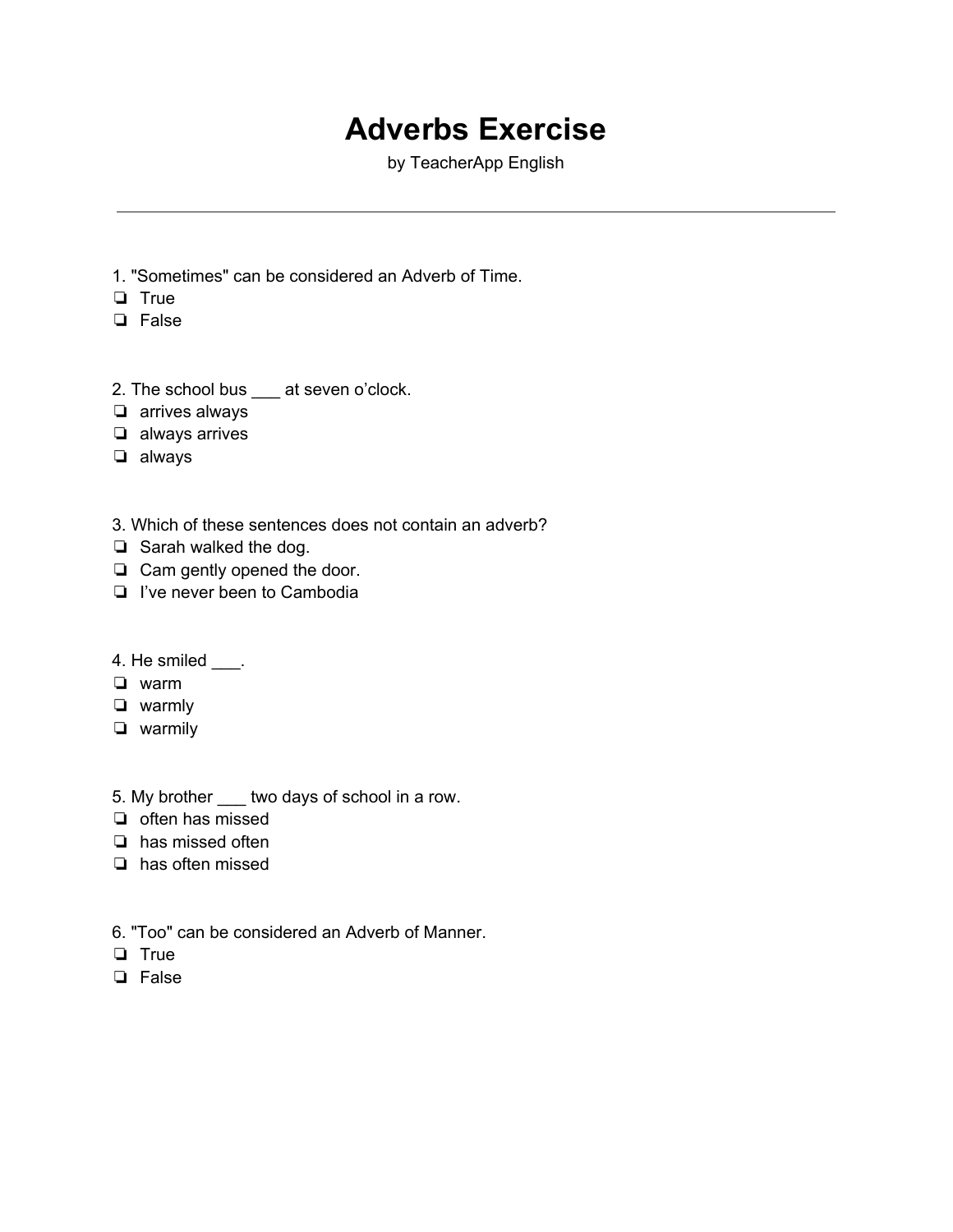- 7. My son \_\_\_ goes to bed at 9 o'clock.
- ❏ once
- ❏ ever
- ❏ usually
- 8. Which of these words is an adverb?
- ❏ shyly
- ❏ happy
- ❏ beautiful
- 9. You \_\_\_ video games with me.
- ❏ play never
- ❏ never play
- ❏ neverly play
- 10. Phil left the room \_\_\_.
- ❏ slow
- ❏ slowly
- ❏ slowlier
- 11. He doesn't earn much because he \_\_\_.
- ❏ never went to college
- ❏ went never to college
- ❏ went to college never
- 12. "Carefully" is considered an Adverb of Time.
- ❏ True
- ❏ False

13. Have you \_\_\_ visited Disney World? never ever often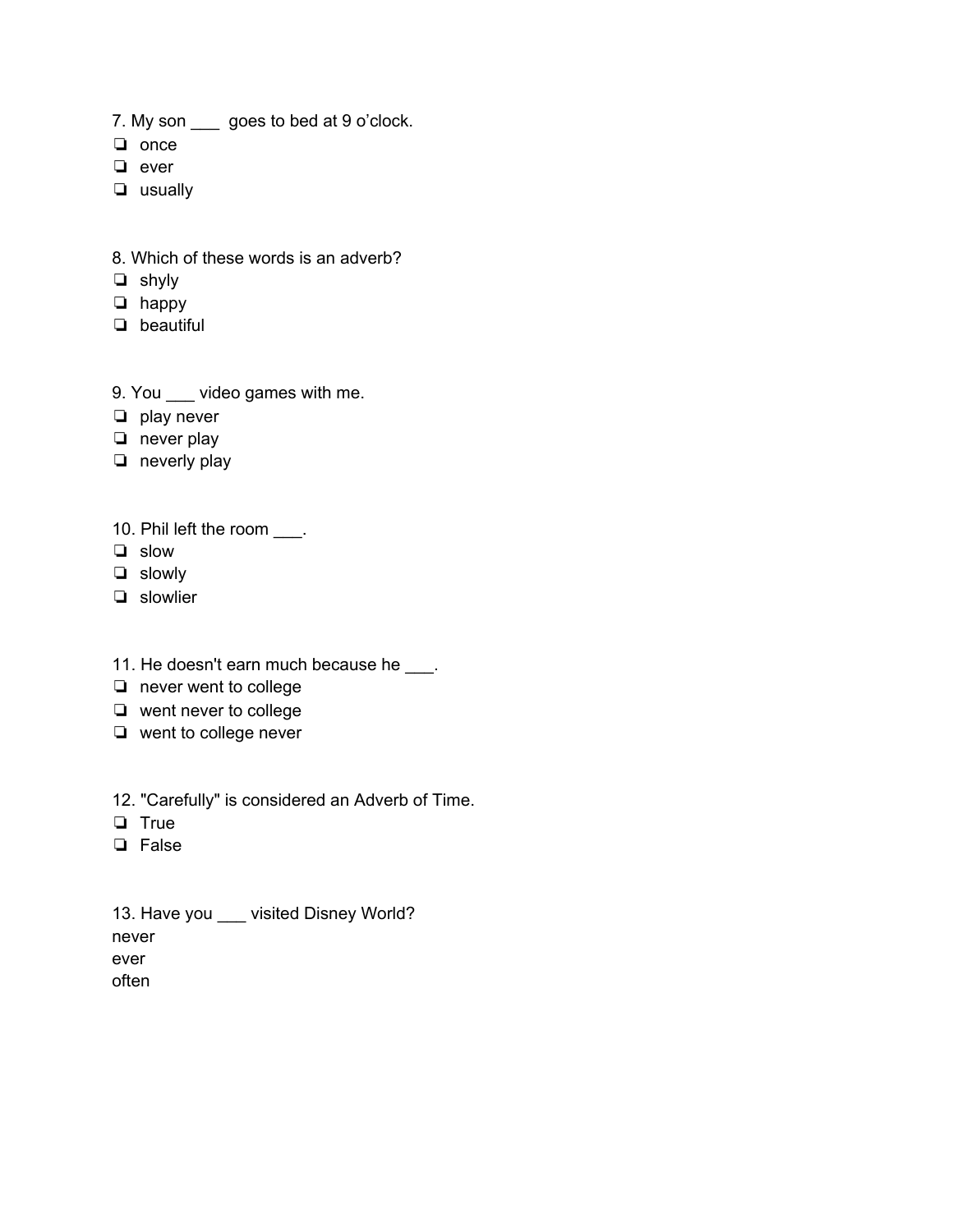- 14. Which of these words is an adverb?
- ❏ heavy
- ❏ almost
- ❏ friendly
- 15. He usually cuts my hair \_\_\_\_.
- ❏ careful
- ❏ carefully
- ❏ more careful

Correct Answers on final page.